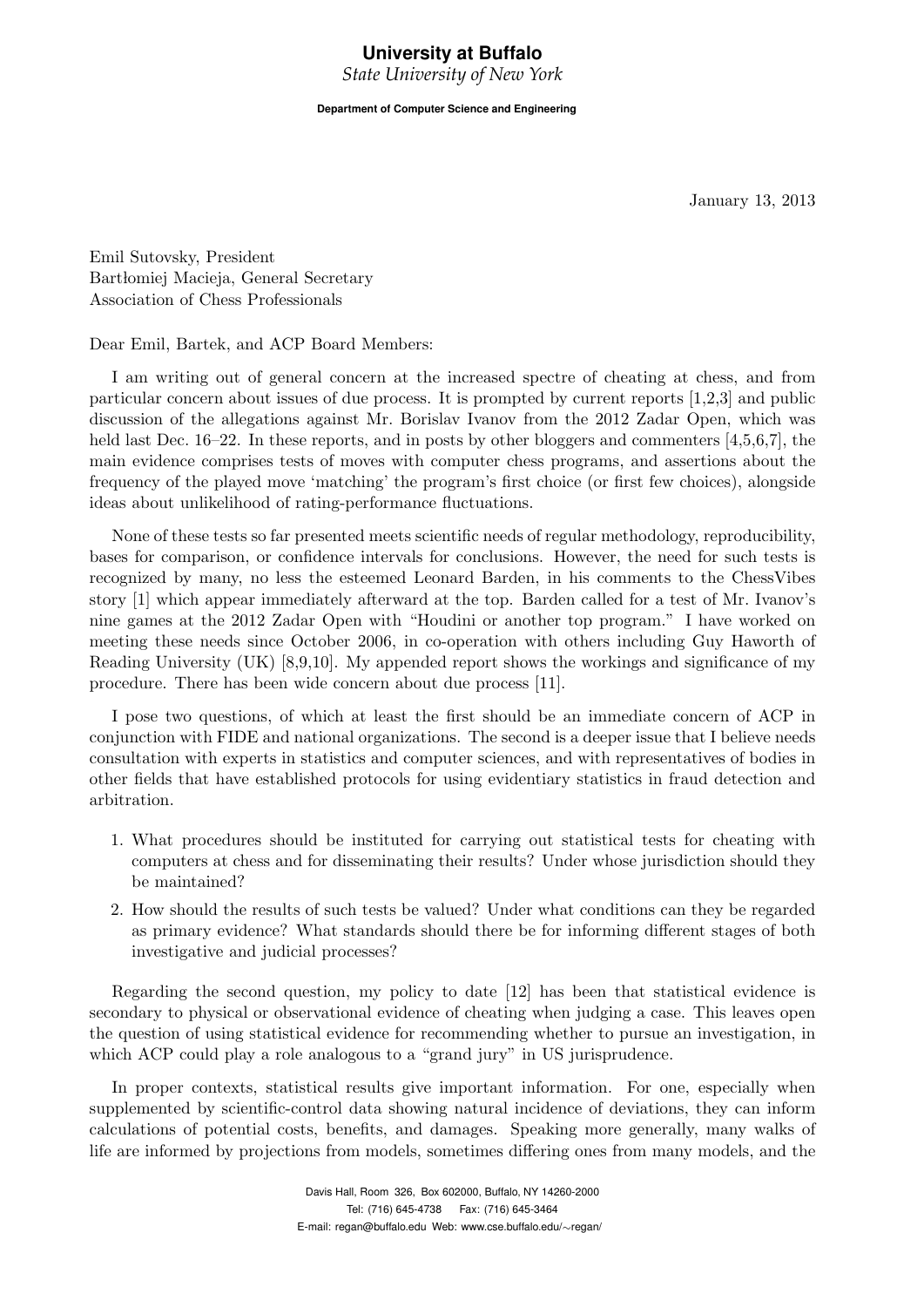receivers need to have their own rules for evaluating them. The point of approaching ACP is to determine how the contexts and rules should be set for chess. The goals, shared by Haworth and others I have discussed this with, include:

- (a) To deter prospective cheaters by reducing expectations of being able to get away with it.
- (b) To test accurately such cases as arise, whether in supporting or primary role, as part of uniform procedures recognized by all as fair.
- (c) To educate the playing public about the incidence of deviations that arise by chance, and their dependence on factors such as the forcing or non-forcing quality of their games.
- (d) To achieve transparency and reduce the frequency of improper accusations.
- (e) Finally, hopefully to avert the need for measures, more extreme than commonly recognized ones, that would tangibly detract from the enjoyment of our game by players and sponsors and fans alike.

I believe my question 1. should be a near-term action item, on which ACP can lead. I have already been asked for action in private; in two cases where my tests showed no statistical support, my results and opinion were implemented as a negative verdict determining the awarding of a delayed prize. This makes it a *de-facto* professional matter, also regarding the propriety of my acting as arbiter of recourse without at least a formal designation (including sufficient indemnification). For question 2. I wish to see a conference or panel of experts from chess and relevant other fields, and empower it to recommend procedures for evidence and arbitration in these cases.

I note that ACP has already begun action in response to the present controversy, including your communications released via Facebook. I trust that my information and requests are in harmony with the goals of your organization.

Yours sincerely,

Kenneth W. Regan

#### Reference Links

```
[1] www.chessvibes.com/reports/bulgarian-chess-player-strip-searched-after-suspection-of-cheating
```
[2] www.chessbase.com/newsdetail.asp?newsid=8751

- [3] www.chess.com/news/suspected-cheater-strip-searched-4830 (no comment permalinks)
- [4] www.youtube.com/watch?feature=player\_embedded&v=Jr0J8SPENjM
- [5] www.chessvibes.com/comment/84267#comment-84267

[6] User "doktor\\_nee" on comment page 3 of [3].

- [7] schaken-brabo.blogspot.be/2013/01/vals-spelen.html
- [8] www.cse.buffalo.edu/~regan/chess/fidelity/

[9] www.cse.buffalo.edu/~regan/papers/pdf/ReHa11c.pdf

[10] www.cse.buffalo.edu/~regan/papers/pdf/RMH11b.pdf

[11] www.chessbase.com/newsdetail.asp?newsid=8760

```
[12] www.cse.buffalo.edu/~regan/chess/fidelity/Golfers.html
```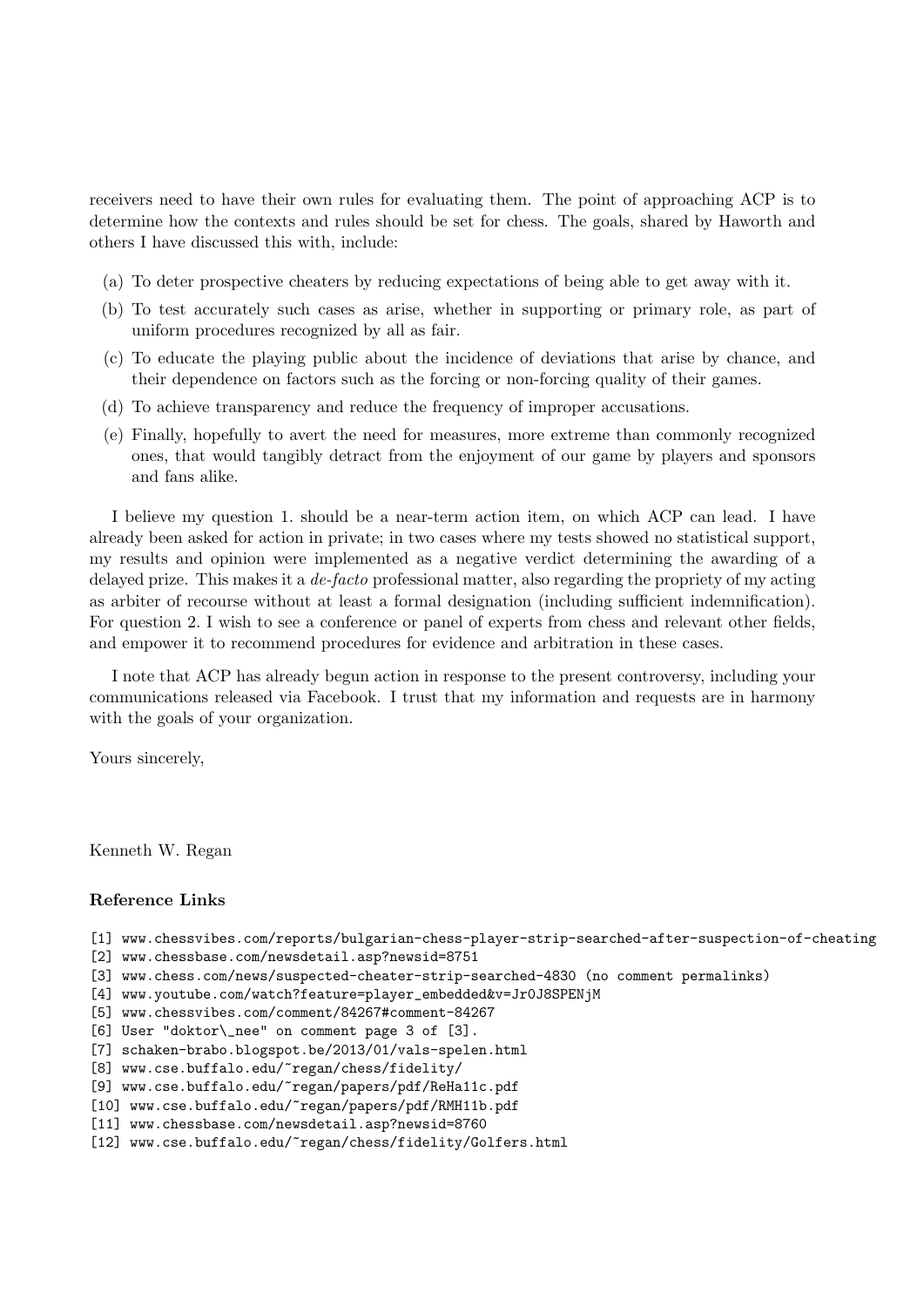## Appendix: Report of Tests of the 2012 Zadar Open

The statistical model employed falls into the category of predictive analytics, a kind of modeling used for risk assessment, insurance/assurance, clinical care decisions, credit scoring, quality and performance assessment, and fraud detection quite in general. It does not try to predict individual chess moves, but rather aggregates over large enough samples of games of the numbers of moves satisfying certain properties, in terms of parameters representing a (non-cheating) player's skill. The parameters have been trained to reference points on the Elo rating scale by analyzing thousands of games by players rated at those points. Besides the peer-reviewed scientific papers [9,10] presented at the major international conferences of the AAAI and ICGA, my website has a two-page prose description and a six-page overview [13,14] with some technical details. Particular points relevant to this matter are:

- 1. As basis for comparison and scientific control, I have run almost every top-level event in the entire history of chess (except for national leagues) through Rybka 3 to reported depth 13. This stands at over 34,000 player-performances, including over 5,000 from recent Open tournaments comparable to the Zadar Open.
- 2. My statistical-analyzing program allows inputting parameters corresponding to any Elo rating, and generates confidence intervals for its hypothesis tests, which have been verified on practical data.
- 3. The process of taking and analyzing data is automated, with no ad-hoc judgment about when/whether a particular move is a "match," using chess engine settings that reproduce.
- 4. The "Intrinsic Performance Rating" (IPR) feature of [10] is independent of the move-matching tests, but quantifies the amount of benefit gained in the event of cheating.

## Procedure

Aspects of my procedure that depend on the current state of my work use first-person pronouns, while others are general. Upon receiving a set of games to test, and players' ratings plus any other information, the procedure is as follows:

- 1. Run a chess program to obtain sufficiently deep evaluations of all available moves in every relevant position. I use the program's so-called Multi-PV mode for this purpose, setting it to evaluate up to 50 legal moves with Rybka 3 and 32 (the limit) with Houdini 3. The Arena chess GUI [15] controls these engines and outputs their analysis and search statistics to text files; it is distinguished by the quality of its output.
- 2. Run scripts on the text files to extract the information needed for the statistical tests.
- 3. I exclude moves 1–8 of any game before analyzing it. After the engine analysis is obtained, my programs exclude moves in repeating sequences and positions where the engine judges one side ahead by more than 3.00 (colloquially, three Pawns). I also exclude "book moves" after move 8, using the novelty-finding feature of [16], unless superseded by published statements, private communications, or my own databases. Other move exclusions may be made based on supplementary information.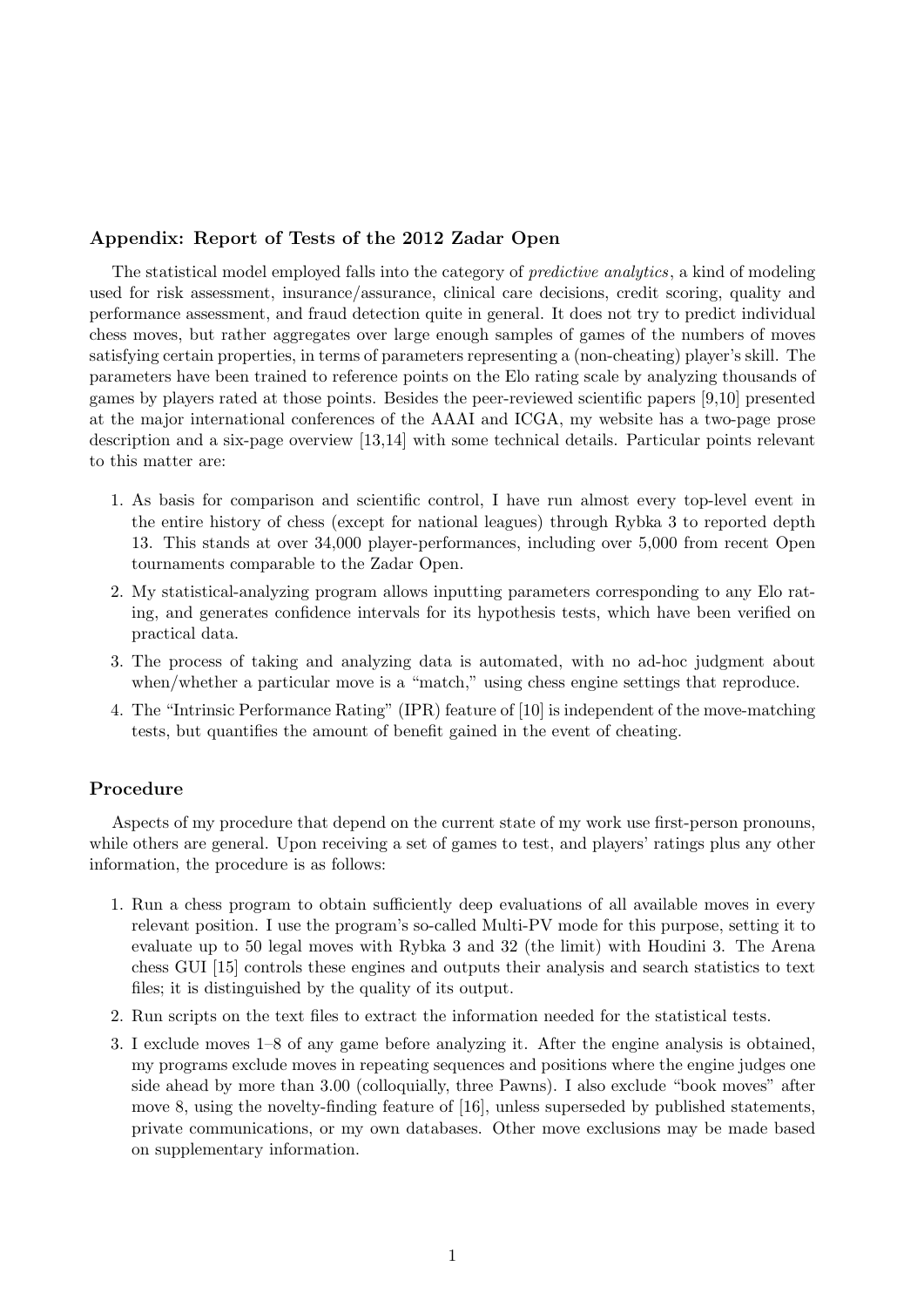- 4. Run a statistical program to generate projections, measure deviations, and compute confidence intervals for several aggregate statistics, following the theory and equations of [9,10]. The program runs tests with parameter settings representing a player's rating. I use the rating before the tournament, the rating after, and the tournament performance rating (TPR), giving most weight to the rating after. Although the parameter space is multi-dimensional and infinite, for uniformity and continuity I select the closest setting published in [9], or average two settings, to reach a value close to and preferably above the rating.
- 5. The main tests are move-matching percentage (MM) and average error (AE). The program computes projections and z-scores according to the well-known theory of independent Bernoulli trials (technically, multinomial trials) and Gaussian normal distribution.
- 6. An adjustment is made to allow for move decisions not being truly independent, and for other possible sources of systematic modeling error. Dependencies between games are reduced by the exclusion of book moves, and ones between moves in a game can be understood as meeting conditions called "nearest-neighbor" and "sparse" dependence, which mitigate their effect. The main effect is to reduce the effective sample size below the raw number of moves, which correspondingly widens the error bars when expressed as percentages. My empirical tests on tens of thousands of 9-game performances simulated from the games used to train the model indicate that a widening of 15% for the MM test is appropriate (and generally conservative), and indicate 40% for the AE test (which is subject to more sources of systematic error). The resulting adjusted z-scores are final outputs used to indicate statistical (un-)likelihood.
- 7. I then run the last tests "in reverse"—actually, in the original training mode—to generate the parameters that would give them zero deviation. These yield the player's IPR for the given set of games. This has no official standing but serves to explain interpretations to the chess community.
- 8. As a separate test, I run the same games in the so-called Single-PV mode used for maximum performance by engines in timed competitions. This is for purpose of scientific control: I have been able to run about 200,000 games from almost every important competition in the history of chess (excepting national leagues) in this mode, including many from recent major Open tournaments. The large data set, currently giving over 34,000 player-performances of at least 120 analyzed moves each (including book moves after move 8), provides context and comparison for outlier results.
- 9. Informed by both tests, render a report giving interpretation of the results.

#### Supplementary technical remarks—can be skipped on first reading

No warrant is made of parity between conditions for the Multi-PV and Single-PV tests; indeed the programs themselves follow different algorithms between the modes. Differences of 2–3% in results for individual players are typical, and owing to a selection effect, high Single-PV matching figures noticed while screening tournaments usually give rise to lower Multi-PV figures. However, for aggregates of at least a few dozen player-performances the distributions of results are similar enough to take observations in the large Single-PV game set about actual frequencies of outliers, and use them to interpret Multi-PV results in a bulk manner. (At about 6 processor-core hours per game in Multi-PV mode, it is not yet practical to have so much Multi-PV data for comparison, and the Single-PV test also replicates the competition mode of the programs.)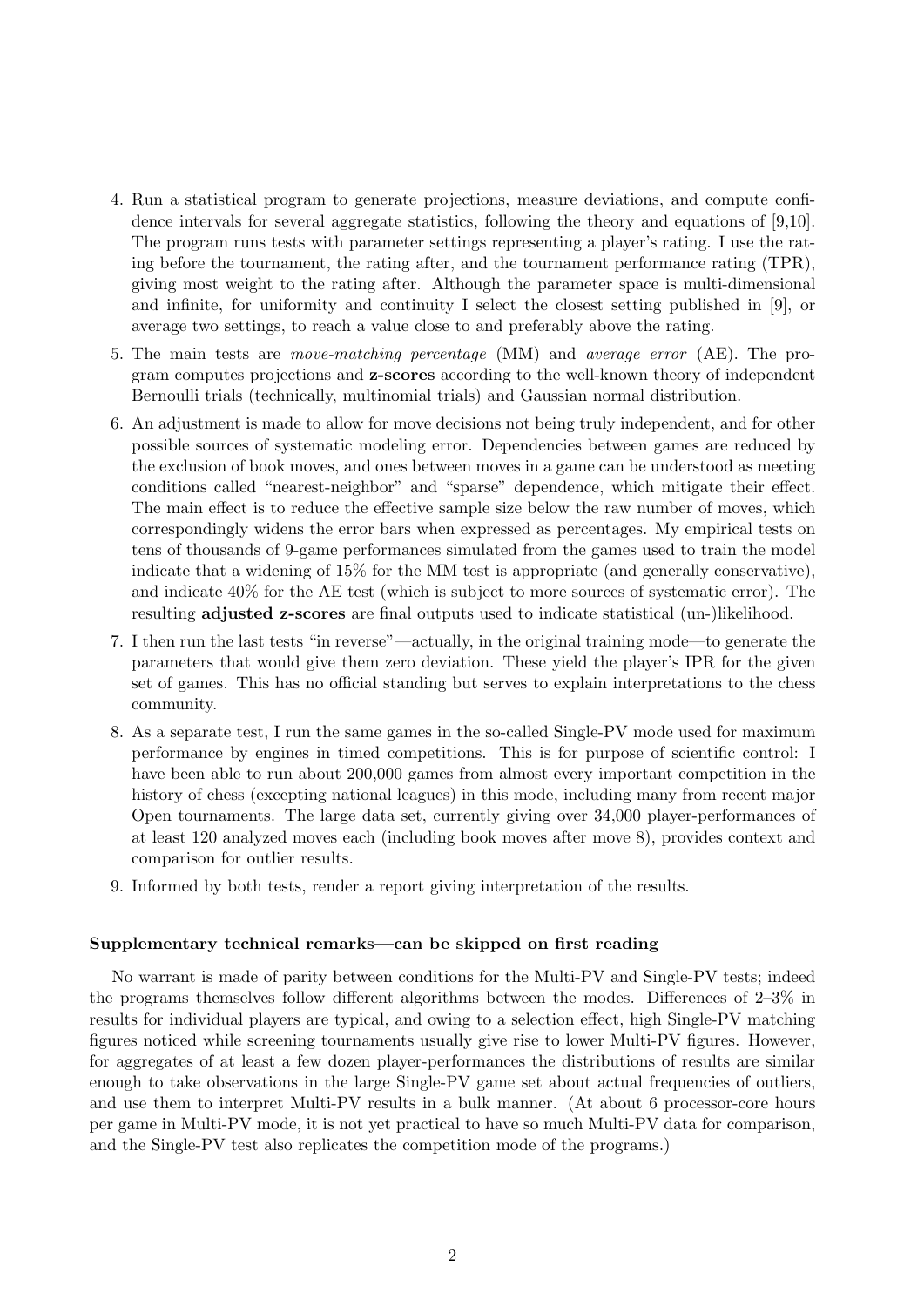It should be emphasized that the model's equations already distinguish positions that have "obvious" or "forced" moves from ones with many reasonable possibilities. Forced moves are "automatic matches" to computers but are projected with close to 100% choice probability already when generating expectations and z-scores. The model and program provide for possibly down-weighting such moves within the sample, and up-weighting moves according to measures of "complexity" and further experimentation may discover a uniquely natural and advantageous way to do so. My procedure in cheating testing has thus far used equal weights on all moves.

In the present case there has been much talk of "top-3" tests, which means counting a match whenever the played move is among the engine's top three moves. This seems to entail running in Multi-PV mode, and has the problem that baseline projections are higher, leaving less room for deviations. The motive seems to be that a cheater might try to cross up the MM test by playing second- or third-best moves. I regard the AE test as better motivated here, with promise also of less dependence on which particular strong engine such a player uses and/or is tested with.

My work has used Rybka 3 as standard engine since January 2009, with both Multi-PV and Single-PV analysis run to reported depth 13. My own tests in engine-to-engine matches in both modes show rough parity to depths 15–19 on other major engines (generally 19 for Stockfish and 17 for Houdini versions), and there is also rough parity in the time required to analyze a game to the respective depths. Rybka 4.1 is somewhat speedier to depth 13, but in head-to-head fixed-depth games has also had weaker results, so I have stayed with Rybka 3 despite a "stalling" problem (which I reported a week after its release, and can now reproduce from a cleared-hash start) that sometimes forces manual intervention. A second issue of unexpected preservation of hash between games in analysis runs can extend the disruption of reproducibility from intervention. Absent that problem I find that reproduction of analysis output is assured by sameness of settings in three windows provided by the Arena GUI: (1) engine parameters—including the necessity of selecting 1-thread (plus "deterministic" if provided), (2) "Options for all UCI engines" under "Engines– Manage" where hash-table size and tablebase access are set, and (3) the "Automatic Analysis" dialog. In particular, Houdini 3 Pro x64 has given identical output to the Standard w32 version, even reported node-counts though of course not time-dependent data, with 1 thread and 512MB hash. The Multi-PV tests have all used the same 64-bit PC with 512MB hash and no tablebases; the Single-PV Rybka data has been compiled on various machines, mostly with 256MB hash for each of four simultaneous runs and 3-4 piece tablebases only. Both tests run forward preserving hash between moves of a game; with Houdini 3 I am testing the idea of running the Multi-PV test clearing hash between moves, using an EPD file of positions.

I use fixed depth rather than time limits not only for reproducibility, but also to assure as much equality of conditions as possible at different points of a run, without worrying about processor load variation. The fixed depth may shortchange endgame positions. In the same breath it must be noted that time information for individual moves in standard tournaments is often unavailable, and the model makes no expectation of having it. This is a major difference from cheating detection at on-line sites where such information is recorded and employed in a more "forensic" than "statistical" manner. The cheating process and timing described in Mr. Cyril Marzolo's published confession [17] in the Sébastien Feller case exemplifies the practicality of achieving (much) higher depths, and I have seen blog comments recommending to try "depths 24–25" with Houdini, while [6] used "depths 12–22/45 sec." However, the depths used suffice to preserve most moves chosen by the programs, and their strength estimated in the 2700s is authoritative enough for a 2300 player certainly. Recently published tests by Matej Guid and Ivan Bratko [18] used Rybka 3 to depth only 10 and certain other engines to depth 12. Single-PV runs to depths 19 and 21 for Houdini and Stockfish did not show appreciable difference in actual move-match percentage.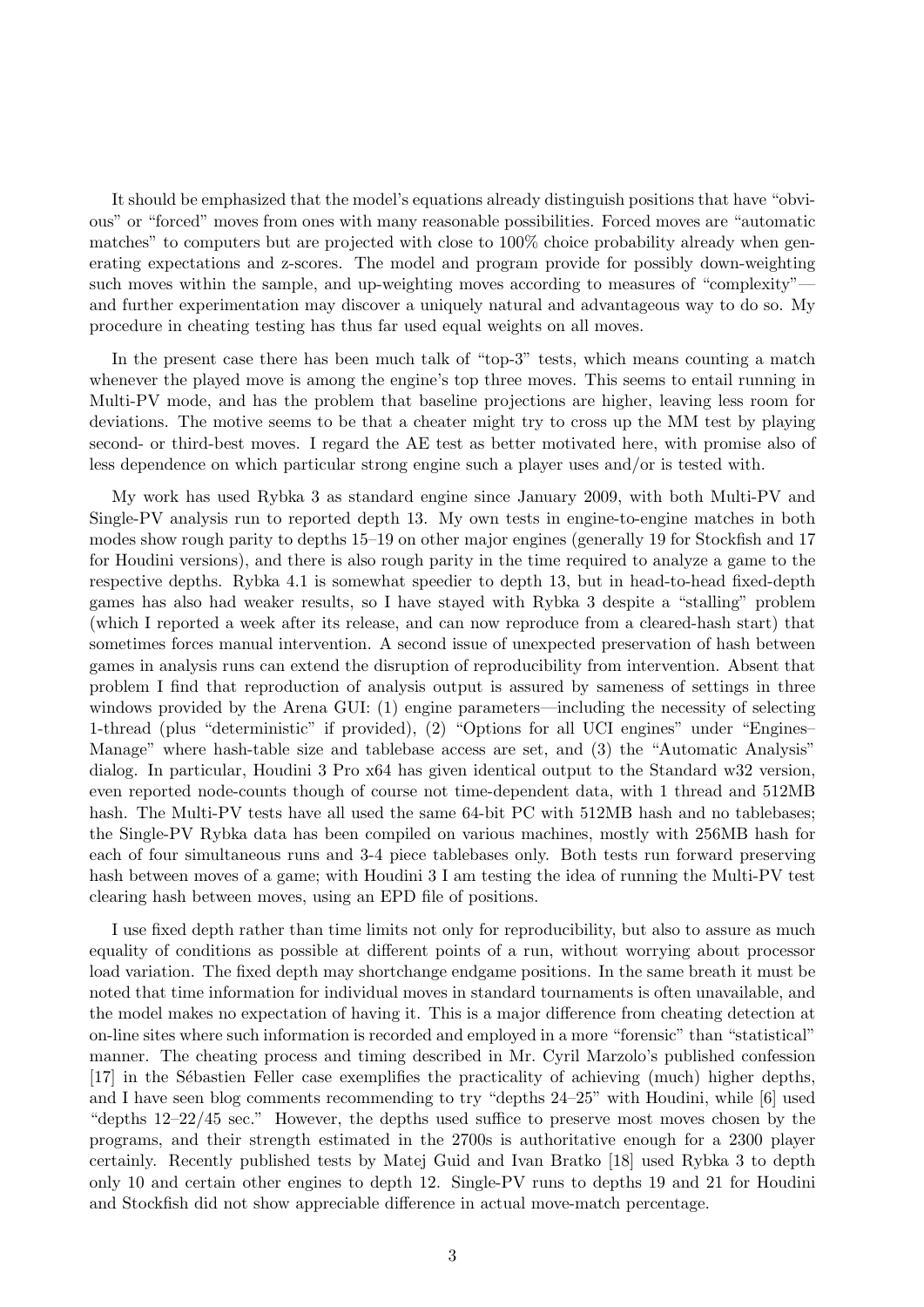#### Settings For This Case

Borislav Ivanov's FIDE rating was 2227 entering the Zadar Open, and became 2342 after his event-specific performance rating of 2697. My tests used the " $s_{\text{fit}}$ " and " $c_{\text{fit}}$ " parameters published in [9] for 2200, 2300, and 2700, which now correspond to 2233, 2339, and 2709 after the revised regression procedure of [10] and other minor changes over two years. I used them for continuity with my tests in other cases and because they closely track Ivanov's three rating measures. I note that while most of the game data used to train the model come from round-robin and small-Swiss tournaments with time controls approximating  $40/120 + 20/60 + G/30$  or  $40/90 + G/30 + 30$ seconds-per-move increments, the Zadar Open was played at the appreciably faster pace of  $G/90 +$ the same increments [2]. This difference makes all the parameter settings "generous" to the player, hence less likely to yield false positives.

I determined the novelties in the respective rounds [added 11 April, 2014: this was using the standard of "book by 2300+ players"] as 1–15.Bh4, 2–9...Be7, 3–10...b6, 4–15.h4, 5–10.Bc4, 6–9.Qc1, 7–10.g3, 8–8.Nf3, and 9–11.h4, discarding all moves before them. For round 4, using ChessBase Big Database 2013 augmented by TWIC [19] corrected 14...h6 given by [20], which had missed a prominent game owing to a transposition of earlier moves. Despite conflicting reports about extra security measures taken in Rounds 8 and/or 9, my primary tests included both games. The sample size is 258 moves. All analysis was scripted as described above using the logging feature of the Arena chess GUI, running Rybka 3 to reported depth 13 and Houdini 3 to depth 17, using 512MB hash, no tablebases, and neither "own book" nor "common book."

In the training set drawn from the years 2006–2009, players with Elo rating between 2190 and 2210 matched Rybka 3's top move 48.3%, those with ratings between 2290 and 2310 matched 50.4%, and those between 2690 and 2710 matched 56.3%. The higher corresponding projections reported below in Mr. Ivanov's games mean that they had somewhat higher differences in value between the engine's first and second moves—one could say they were more "tactical." The projection for, say, 2300 means it is consistent with the actual play of 2300 players in the many training games that they would have matched 53.2% in the positions Ivanov faced. In this manner, the procedure respects the principles of judgment-by-one's-peers, consideration of particulars, and choices that give benefit-of-doubt.

#### Results

The Multi-PV test observed move-matching of 69.6% overall, 69.0% after excluding book moves. With the settings for 2300 (2339), on the included positions with Ivanov to move, my analyzer projects 53.2% matching, with margin of error 47.4%–59.0% before adjustment, 46.5%–59.9% after. The value  $2*(69.0-53.2)/(59.9-53.2) = 4.72$  is the adjusted z-score for the test. For 2200 (2233) the projection is 51.9%, giving a z-score of 5.86 which adjusts to 5.09.

With the 2700-player settings, the projection moves up to 58.5%, with error bars 52.9%–64.2% that widen to 52.0%–65.1%. The actual figure is still outside, and the adjusted z-score is 3.21.

The total error over 9 games judged by Rybka 3 is 795 centipawns, call it 7.95 pawns, while the projected error for a 2300 player on the positions faced by Mr. Ivanov is 21.48 pawns. After 40% widening, the adjusted z-score for the AE test is 3.73. The IPR for the nine games is 3061 on non-book moves, 3089 on all moves. It is subject to the same widening as the AE test. The resulting 95% confidence intervals for the IPR have 2815 and 2868 as their respective floors. Ivanov's opponents played to an aggregate IPR of 2476 for the nine games, with error bars 2260–2692 before the widening, and 2173–2778 after it. Their average rating of 2572 is within both ranges.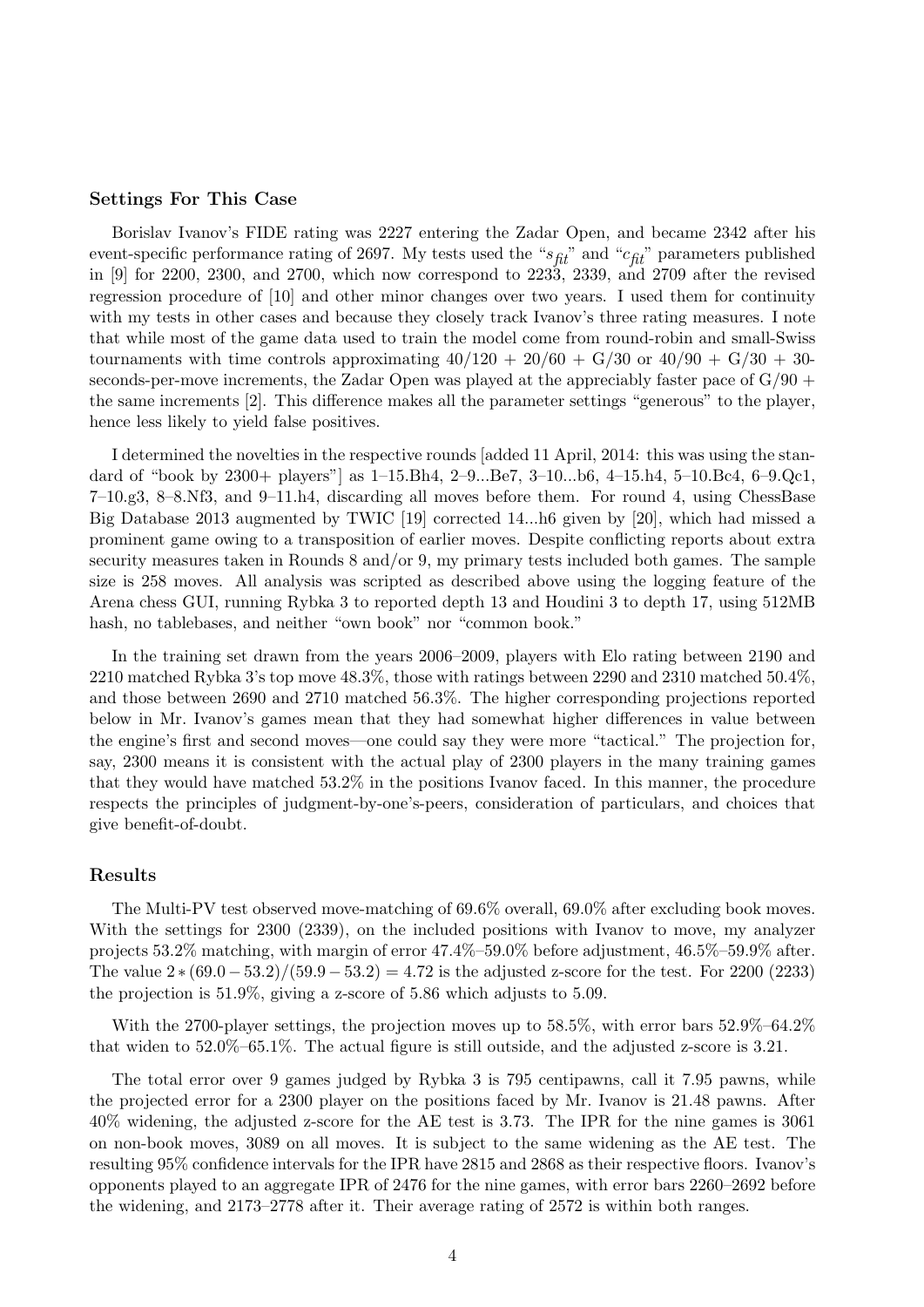When the Round 8 and/or Round 9 games are excluded, and/or a Move-70 cutoff is used for long games, the adjusted z-scores are higher and go beyond 5 on some tests under the 2300 (2339) settings. The corresponding IPRs for Ivanov range between 3126 and 3258, several with confidenceinterval floors above 3000.

When the tests were re-run using Multi-PV analysis by Houdini 3 to fixed depth 17, the Multi-PV test observed (only) 64.7% matching, 64.1% on non-book moves. For the same 2300-player setting the Houdini-based projection is 52.2%, giving an adjusted z-score of 3.51. For matches to the top 3 moves of Houdini 3 the test shows 91.6% against a projection of 80.7% for 2300 players, 85.9% for 2700 players. The actual figure is lower than the '98%' claimed for Houdini 2 by FM Valeri Lilov [4]. It should be noted that the model has not yet been calibrated for Houdini 3, so the Houdini MM results are currently provisional at best. These results are offered only for comparison to the Rybka results and to other reported tests with Houdini, and to honor the letter of Leonard Barden's request.

Some side observations: Non-matches to Houdini were observed in moves 10,12,14,15 of the round-5 game against GM Robert Zelcić, moves 10, all of  $15-24$ , and  $29,32$  of the round-7 game against GM Andrey Sumets, and moves 9–15 and 18,23,25,29,30 of the last-round game against GM Ivan Sarić, with most of the difference from Rybka occurring on these moves. (This shows that it is possible to obtain significant results even when tests log ten consecutive non-matches in a game; that others are on early moves also argues against the defense of "home preparation" or that the above exclusion of book is conservative to the detriment of Mr. Ivanov.) In almost all tests with Rybka, the pre-adjustment z-score for the AE test was very close to that of the MM test, but for Houdini the differences were greater. This supports my belief that the AE test can be sharpened by upgrading the model and improving the determination of how much quantified error should result from a given 'blunder,' and work to do this is current.

## Interpretation and Comparison With Single-PV Data and Historical Record

Under standard interpretations typified by [21], z-scores correspond to assertions of odds against the designated **null hypothesis**, which in this instance can be called "no cheating" for short. More properly they designate the odds of getting a reading of the same or higher deviation on the same side, given that the null hypothesis were actually true. The term **p-score** is used with general distributions, while z-score is specific to projections of expectations under normal distribution, as applicable here.

A z-score of 4.72 represents odds of 1-in-848,103. For 5.10 this is 1-in-5,582,934. For 3.21, from the test for 2700-level players, the odds are 1-in-1,507. The z-score of 3.73 for the AE test with the 2300s setting means 1-in-10,445 mathematically. There is a civil convention that a z-score of 2.00 is the minimum requirement to argue significance; any lesser deviations are "within the margin of error" and ascribed by default to chance.

Such odds figures, especially the lower ones, must however be interpreted in relation to the population they come from, including possible biases from their manner of selection. Most crudely put, suppose we were to test 1,507 performances by 2700-level players known not to be cheating, and press a red button upon seeing a z-score of 3.21 or higher. We can expect to press it once, and hence be wrong once. This does not violate the mathematical meaning of "confidence," because we were right not to press the button the other 1,506 times. It remains correct to say that the odds against a randomly-selected 2700-player hitting 3.20 are 1,506-to-1 against, and that the odds against a 2300 player (or any player) hitting 4.72 are almost a million-to-one against, but the word 'a' can be deceiving.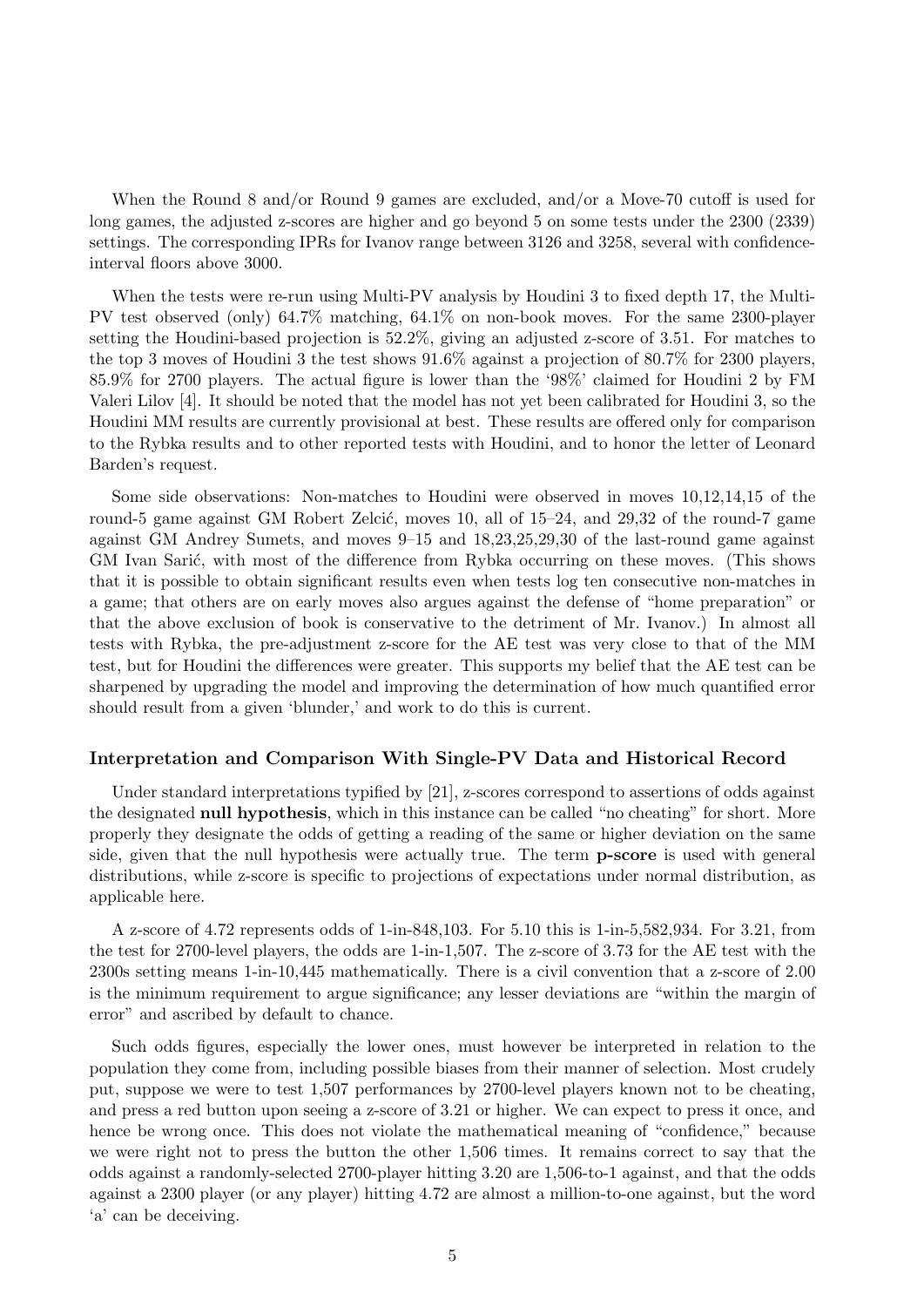The interpretation becomes difficult when only a small number of items are tested. What caused us to select them for testing? If the cause comes from preliminary indications of the same kind which in this case means the mere fact of beating strong players as well doing a quick check of games with an engine—then the bias in selection can upset the interpretation of probabilities. This is why my policy [12] has been to require an independent factor that determines the selection, such as behavioral or physical evidence of cheating. (It should be footnoted that the same policy can allow excluding at least the round-8 game, whose prior circumstances were different.)

The population-based caveats, however, have their own limits. Have there been 1,500 performances in comparable events by 2700-rated players in all of chess history? There certainly have not been 850,000 recorded 9-game performances by 2300+ players—databases representing the entire recorded history of chess number under ten million games. Determining how far the caveats apply requires looking at the historical record, and this is where the Single-PV data set comes in. For reasons of practicality and uniformity, "book" (whatever it was at the time) is not excluded from this set.

With Rybka 3, the Single-PV test showed 68.8% matching. Albeit lower than the Multi-PV score (inlcuding book), this still stands in 6th place among 5,352 performances in Opens, including large selections from every Gibraltar and World Open (since 2006), and the whole of every Aeroflot A, Lone Pine, and European Individual Championship (except 2009–2011 are selections). Significantly, no higher percentage has been found since last March when there were about 2,300 performances at press time for [22], and Feller remains the only one above 70%. On the global list of chess performances, 68.8% is tied with Viswanathan Anand and Vinay Bhat for 29th all-time, sandwiched between Lubomir Kavalek at the 1984 Olympiad and Garry Kasparov in his 1985 match with Ulf Andersson. The next highest figure by a non-GM over at least 120 moves, apart from IM Diwakar Prasad Singh who was acquitted after formal investigation in 2007 [23], is 67.7% (66th highest). When WGMs are excluded too, the highest is  $66.7\%$  (116th).

The IPR figure of 3089 is determined directly from the quality of the moves, rather than the results of games, and is completely independent of the opponents' ratings and performance. By comparison, since January 2010, Vladimir Kramnik has two IPRs above 3000, Levon Aronian one (3002 in the match against Kramnik), and Magnus Carlsen none [24]. IPRs at the recent London Classic ranged from 2455 for Anand to 2991 for Kramnik, with similar error bars. The interpretation of all this is that Mr. Ivanov's IPR figure is unusual even for a top player, and represents a quality of moves significantly beyond the level normally required for a 2697 performance. The IPRs above 3100 that result from certain reasonable exclusions are commensurate with the published ratings of Houdini 3 and several other top programs [25].

The comparisons also provide a sanity-check on the shorter odds, which is one function of a scientific control group. If one ascribes odds of 1,500–1 when using settings for a 2700-player at an Open tournament, it is important to be able to point to 1,500 performances by players in the range (say) 2600–2800 that didn't reach the level achieved by the one. This supports the overall bona fides of the setup that is making these projections. The second question posed in the cover letter revolves around whether this grounding in reality is sufficient to extend the significance accorded to the results that produce assertions of longer odds.

I can provide upon secure request the program code and files from which the above conclusions and comparisons are drawn; their locations are already visible to some co-workers and confidants.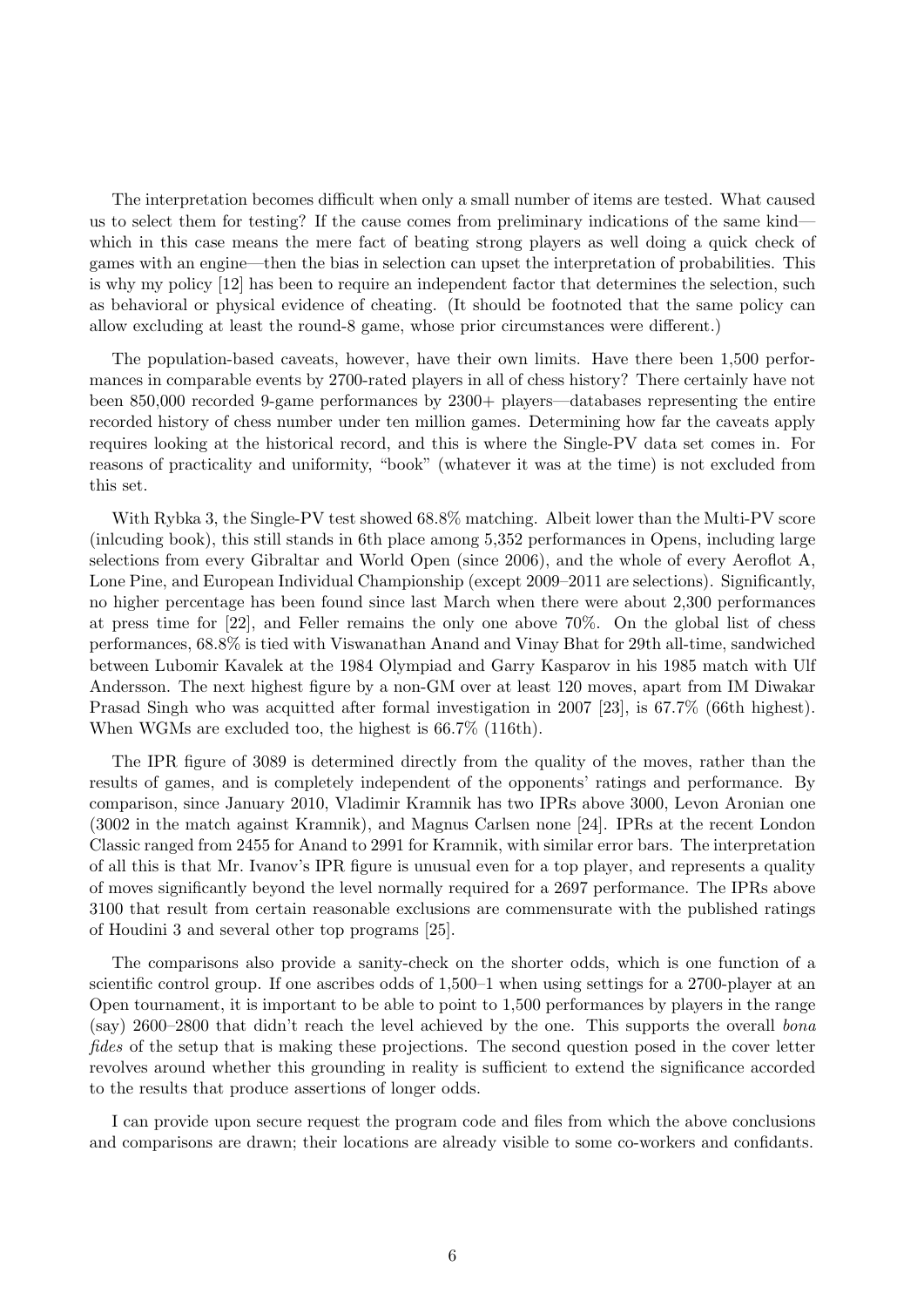The real-world comparisons do give some additional ways to be skeptical of the model's conclusions, and to these I now turn.

### Evaluation and Further Steps

One one three main skeptical points I consider is to note that several move-match percentages (to Rybka 3 in Single-PV mode) higher than Mr. Ivanov's have been achieved in Open tournaments by players not accused of cheating. One, GM Le Quang Liem at the 2012 Aeroflot Open, even had a minus score in the tournament. The model bases its projections, however, not only on a player's rating but also the nature of the particular positions he/she faced. These other instances have higher baseline projections, and yield smaller z-scores, ones that are fully in line with expectations when you have several thousand data points. While stated odds of a million to one fall under such considerations in cases like DNA testing over large populations [26], I believe their basis does not apply at this scale in the world of chess. The furthest I see this line being taken is to claim that the fact of Liem and the others means that it is prejudicial to assign settings of "2300" (2339), which produce those odds, to Mr. Ivanov. However, the standards of due process requested in the cover letter must settle on a policy commensurate with the player's actual rating. A study of intrinsic rating-lag in developing young players might determine how far it can reasonably be bent.

The second defense is to note that players rated under 2300 do have performances above 2697 a fair portion of the time. The IPR figures indicate, however, that the intrinsic quality of the moves is significantly beyond what is normally required to achieve a 2700-level performance. They are closer to the published ratings of many top programs, and above recent results by top players and improving young ones I have studied thus far.

The third critique is to argue that the model's own error bars are out-of-true by more than the 15% adjustment, that they are subject to systematic dependencies (besides those considered above) that obviate the amount of independence assumed in applying z-tables of normal distribution. Here it is noteworthy that I myself have co-authored a blog article [27] advancing exactly this critique of the projected error bars for discoveries at CERN, prompted by several noted instances of "threesigma events disappearing," i.e., failing to reproduce. My response is that the chess application apparently has more ability to generate simulations from composite data than physicists have to simulate unseen particles. This has been done only to test z-scores up to 4.00, however, representing odds of about 30,000-to-1.

Much more data is needed to create a bank of thousands of independent rather than "composite" player-performances of 9 (or more) games each, while the 6-hour average to analyze one game in Multi-PV mode to sufficient depth on a single CPU core limits even the ability to do a same-day test of one player during a tournament. Thus I am also asking for volunteers with spare CPU time (desktops better than laptops) to help with compilation, using different engines toward our goal of creating an "engine panel" to serve as ultimate authority for training the parameters. Nearterm, further calibration work needs to be done with Houdini. Then a major upgrade will combine results from different search depths, so as to distinguish "trappy" moves and evaluate the amount of "challenge" a player creates for his/her opponent. The reward of all this will not only be to make statistical cheating-testing more reliable, but also to improve skill assessment, player training, and even the realism of strength-level settings in playing programs, as described in our papers and presentations.